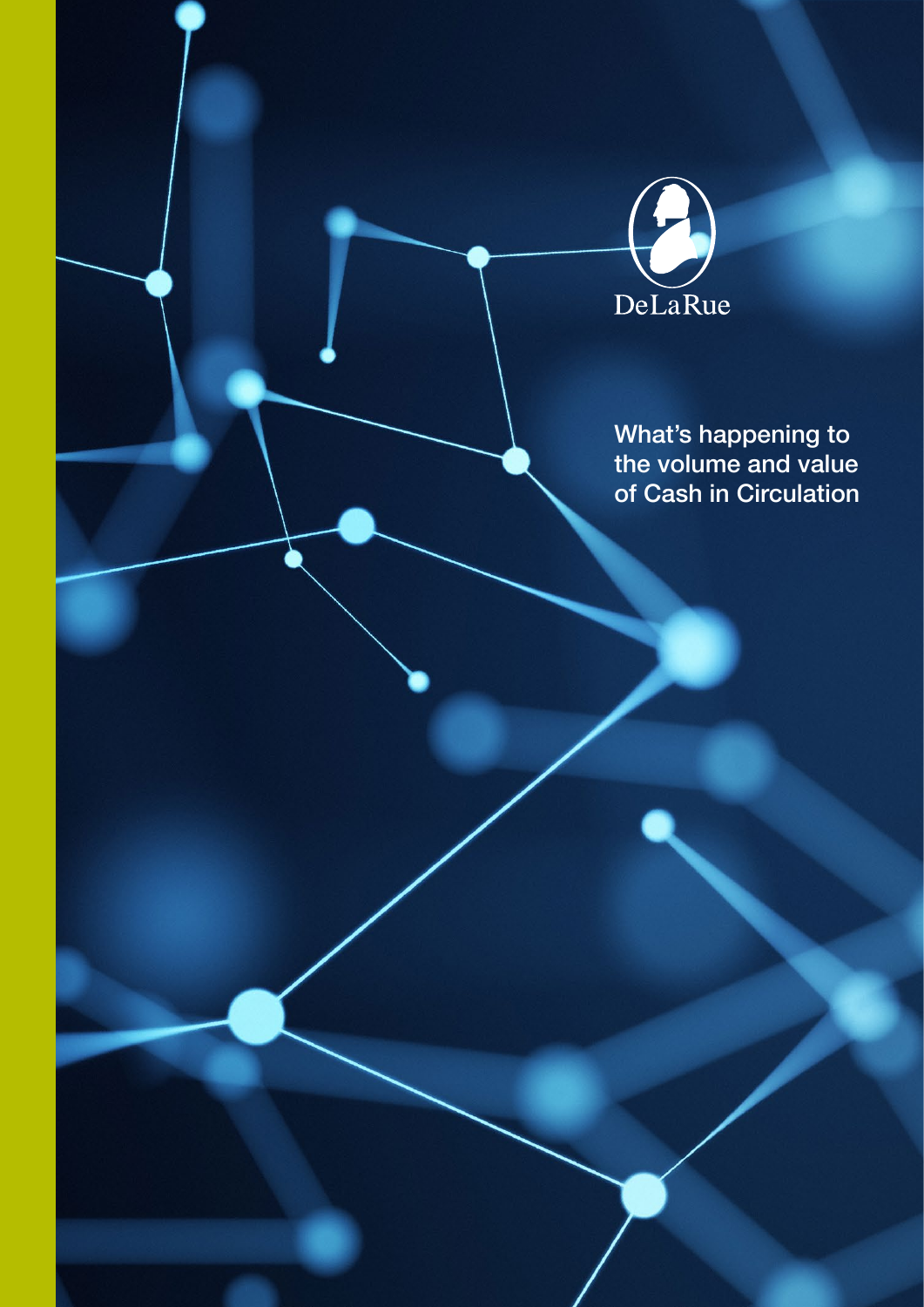

Industry Insights | Issue 1

# **Introduction**

When De La Rue launched DLR Analytics™ last year, we did so because we were hearing the same questions time and time again from our customers and realised that there was an opportunity to build a collective understanding and provide better answers through a standardised and joined up approach.

I write this, having recently been part of the team that had 29 central bankers from 16 central banks join us in the UK for a Cash Cycle Partnership Seminar. We shared back the first major review of the global and regional aggregated and anonymised data.

This is the first of many reports from that event that we hope will be of interest and use to you as an industry. A longer version of each report, containing additional analysis and graphs, will be made available to **DLR Analytics users**. All supporting data is also available to DLR Analytics users upon request (please email nikki.strickland@delarue.com).

This initial report focusses on what is happening to the volume and value of cash in circulation. It provides the foundations for the future report in this series. It also helps set the context for some of the discussions around forecasting and why simply projecting based on historical patterns doesn't always make sense.It's quite a simple report but we hope it kick starts some thinking and some good discussions.

I hope you find the series both useful and insightful.

#### Dr Nikki Strickland Product Marketing Manager – Analytics

What's happening to the volume and value of cash in circulation?

How many banknotes are there in the world? What's the combined value of all the cash in circulation? What are the global and regional trends?

These are some of the questions which we wanted to answer using DLR Analytics data, banknote statistics and publically available data to look at CAGR (compound annual growth rate) for the value and volume of cash in circulation (CIC).

#### How many banknotes are there in the world?

While there's variation around the world, we typically see growth in the 3-5 % range and the 2012-2016 volume CIC CAGR was broadly consistent with this trend, with some specific countries bringing up the regional average.



There are just under 600 billion banknotes in circulation across the world. And the volume of cash in circulation has grown dramatically: back in 2004 it was just over 200 billion. The vast majority of this substantial growth has been in Asia, with large countries such as China and India driving much of this growth in CIC volume.

#### Denomination breakdowns

But what's happening beneath the surface? Thanks to DLR Analytics data, we can break these volumes down and examine how the mix of denominations changes.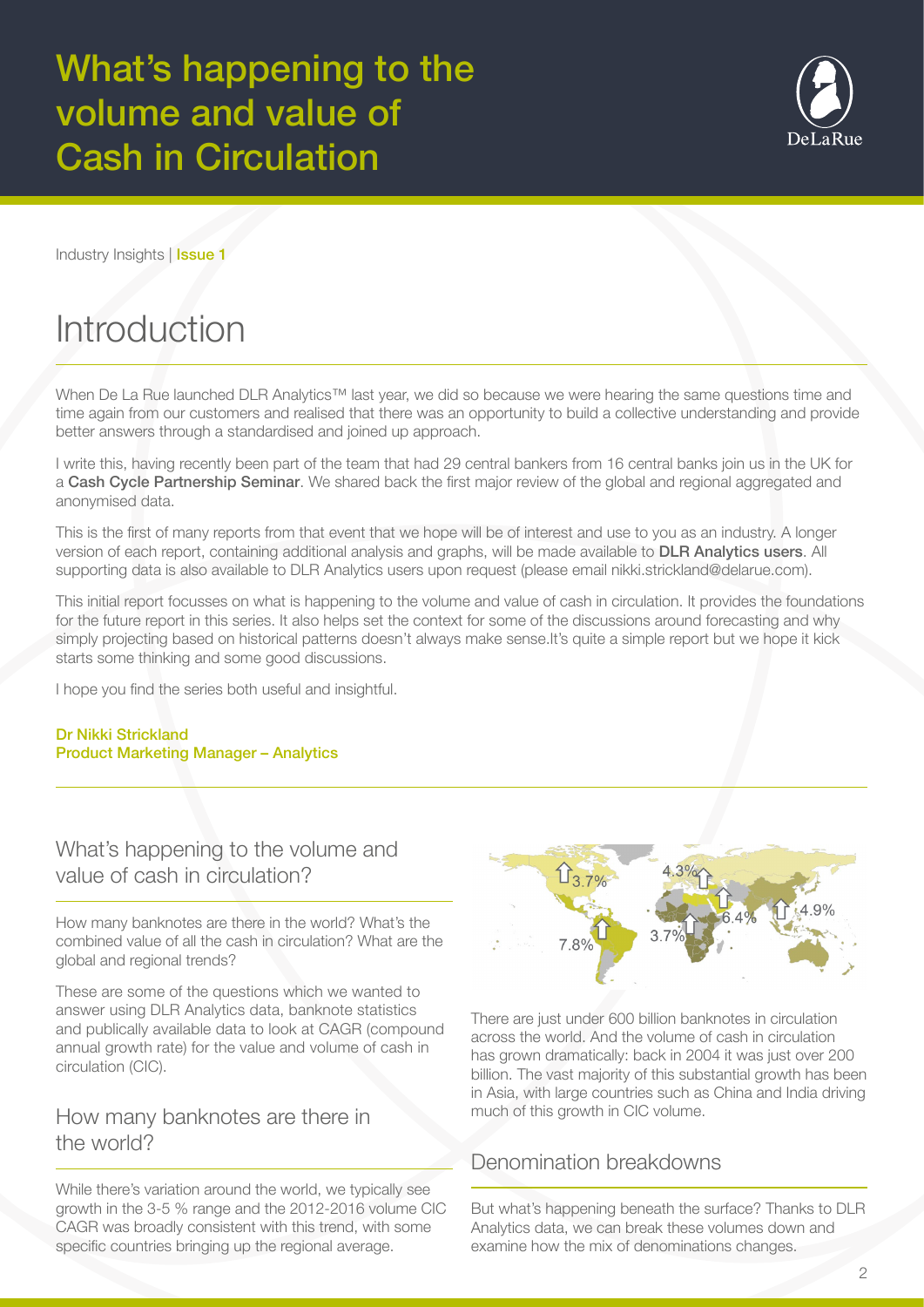

Industry Insights | **Issue 1** 

We typically see that, over time, higher denomination banknotes begin to make up an increasing proportion of the volume of cash in circulation. This trend is borne out in data from Africa, Asia, the Caribbean, Latin America and the Middle East.

This is consistent with expectations – for economies running with some level of inflation, the purchasing powers of a single denominational value banknote decreases gradually over time. Eventually, people can buy less and less with the lower value banknote denominations and they increasingly need higher denomination notes for transactions, as well as to store wealth.

### What's the world's cash worth?

#### Value of Cash in Circulation

Converting the reported values of cash in circulation into USD using the IMF's conversion rate gives us an idea of the value of all the cash in circulation around the world.

We calculate that all the cash in circulation across the world adds up to just over 6 trillion USD, with significant contributions from the USA, Euro countries and China. To put this in context, the CIA Factbook estimates that broad moneyi (according to their definition,), is just over \$80 trillion USD. The annual spikes we see show seasonality driven by the year end, New Year celebrations and Christmas, with the vast majority of countries around the world exhibiting some type of seasonality.

#### What happens to the Value of CIC over time?

There are three types of behaviours we see when analysing the IMF datail:

- 1. The value of CIC increases over time (representative of the majority of countries around the world)
- 2. It increases over time, in spite of a shock event
- **3.** It plateaus or decreases with time (representative of a very small number of countries around the world)



i https://www.cia.gov/library/publications/the-world-factbook/rankorder/2215rank.html ii IMF world economic outlook database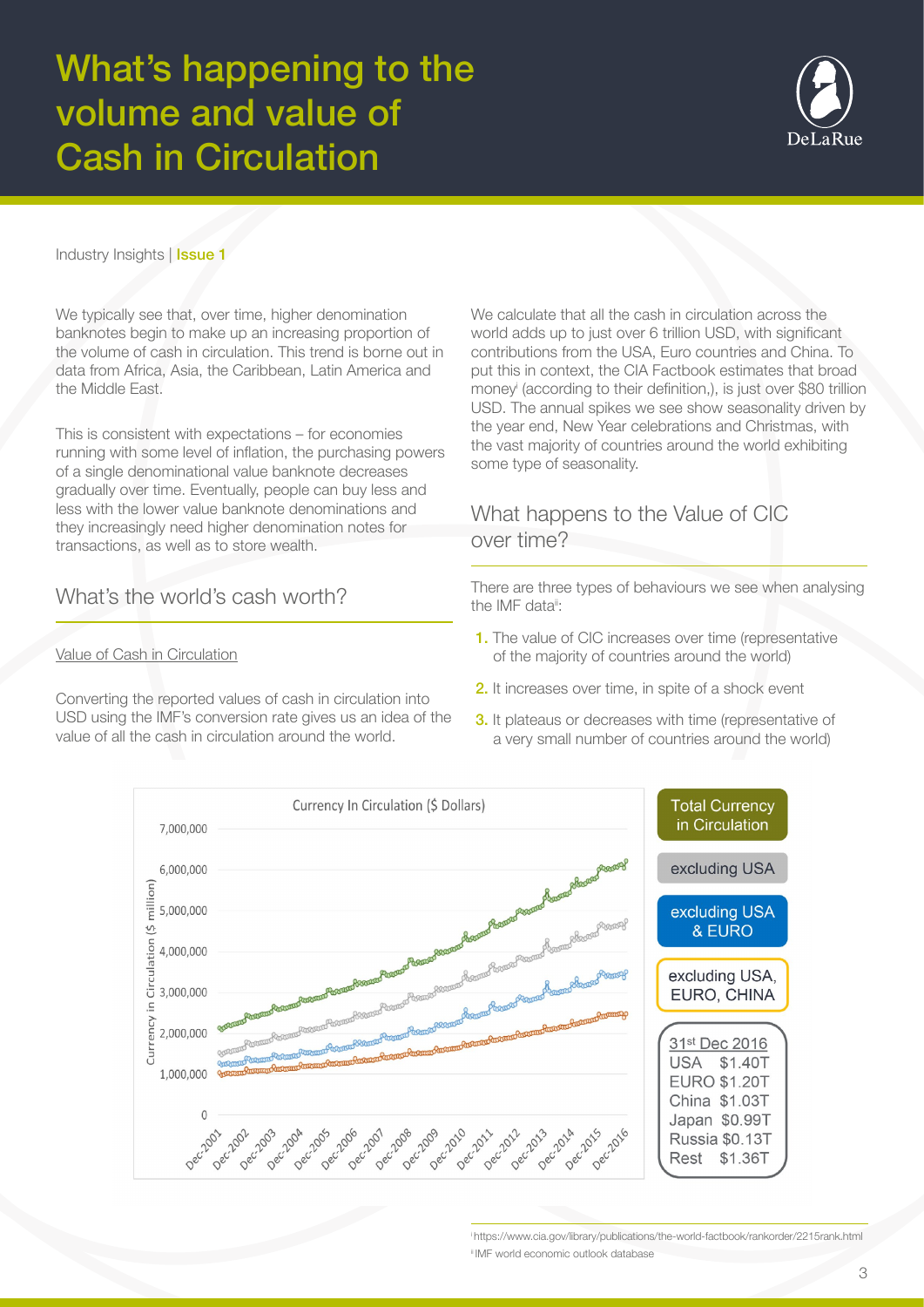

Industry Insights | Issue 1

#### Value of CIC increases over time

In many countries we see the value of CIC increase over time (often CIC correlates with GDP or with inflationary measures such as PCPIE). These examples all show growth, with some slight acceleration since around 2008.









Indonesia (Millions)







### The story in India: growth in spite of a shock event

India has seen a huge drop in the value of cash in circulation due to the withdrawal of certain banknote denominations in 2016. But in spite of this massive shock to the economy, the value of CIC is starting to recover and it looks like it is on track to return to its original trajectory. We see a similar recovery after a shock event in Kazakhstan and Kyrgyzstan and this gives us an idea of the amount of resilience in the value of CIC for most countries. Understanding the expectations around future value of CIC can help central banks optimise the denominational mix to best meet that future demand.



#### The story in Sweden: the value of CIC decreases

Here, Sweden stands out as an outlier among all countries because the value of CIC is decreasing due to various local factors. There has been significant commentary on this in various press articles and will be discussed further in future reports.

Sweden (Millions)140,000  $12000$ Local Curren 80.000 alue in Circulation 60,000  $10.00$ ميرهم والمحفر والمحاربين والمحاربين والمحاربين والمحاربين والمحارب والمحاربين والمحاربين والمحاربين